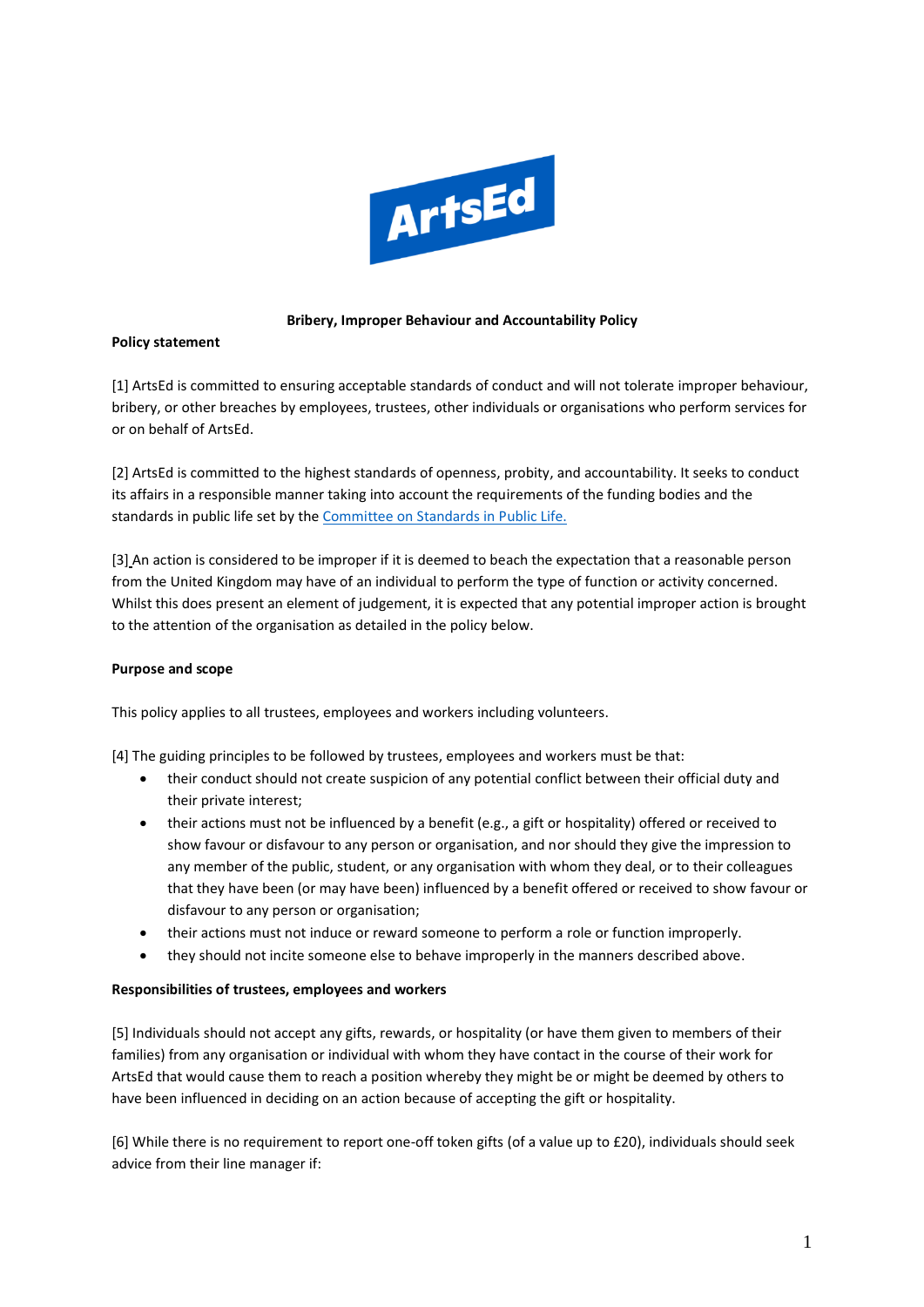- they are offered or receive gifts of higher value; or
- they receive a succession of small gifts within a short period of time; or
- otherwise have any concern that there is an intention to influence them to change their behaviour or act improperly.

In such circumstances, the individual should record the offer and/or acceptance of the gift promptly in writing to the Principal (or other notified manager).

[7] Where hospitality is offered, the frequency and scale of hospitality accepted should not generally be significantly greater than ArtsEd would be likely to provide in return. If the frequency or scale of hospitality offered or provided is such that the employee/worker has any concern that there is an intention to influence them to change their behaviour or act improperly, they should seek advice from their line manager and record the offer and/or acceptance of the gift promptly in writing to the Principal (or other notified manager). Where hospitality is offered to a trustee, advice should be saught from the Principal and the Chair of the Board of Trustees.

[8] The tests to be applied are:

- whether in all circumstances recognising (where appropriate) cultural expectations and accepted standards within the sector - the gift or hospitality is reasonable and justifiable;
- and, what is the intention behind the gift.

When it is not easy to decide between what is and what is not acceptable in terms of gifts or hospitality, advice should be sought from the Head of HR or the Principal.

[9] Depending on the circumstances, the appropriate action may be to:

- accept and keep the gift or hospitality;
- accept the gift but raffle it among colleagues and donate the money to charity;
- accept the gift but share it with colleagues;
- politely decline the gift or hospitality;
- make clear to the donor that the recipient of the gift will not be involved in decision making relating to ArtsEd business with the donor.

[10] Individuals should not offer any gifts, rewards, or hospitality to any organisation or individual with whom they have contact in the course of their work for ArtsEd that would create a position whereby the recipient might be or might be deemed by others to have been influenced in deciding on an action because of accepting the gift or hospitality.

[11] Individuals should also take account of their responsibilities under other related policies and procedures, including:

- The Staff Handbook;
- [The Staff Code of Conduct](https://artsed003.blob.core.windows.net/policy/code-of-conduct.pdf)
- [Whistleblowing Policy and Procedure](https://artsed003.blob.core.windows.net/policy/whistleblowing-policy-and-procedure.pdf)

[12] The prevention, detection and reporting of bribery and other forms of corruption and improper conduct are the responsibility of all employees, trustees and workers. All individuals covered by this Policy are required to avoid any activity that might lead to or suggest a breach of this Policy.

[13] Employees, trustees and workers have a responsibility to ArtsEd to report to the Principal (or other notified manager) any concerns they may have about possible breaches of this Policy, including potential improper conduct by individuals or organisations outside ArtsEd (for example, potential suppliers, donors or